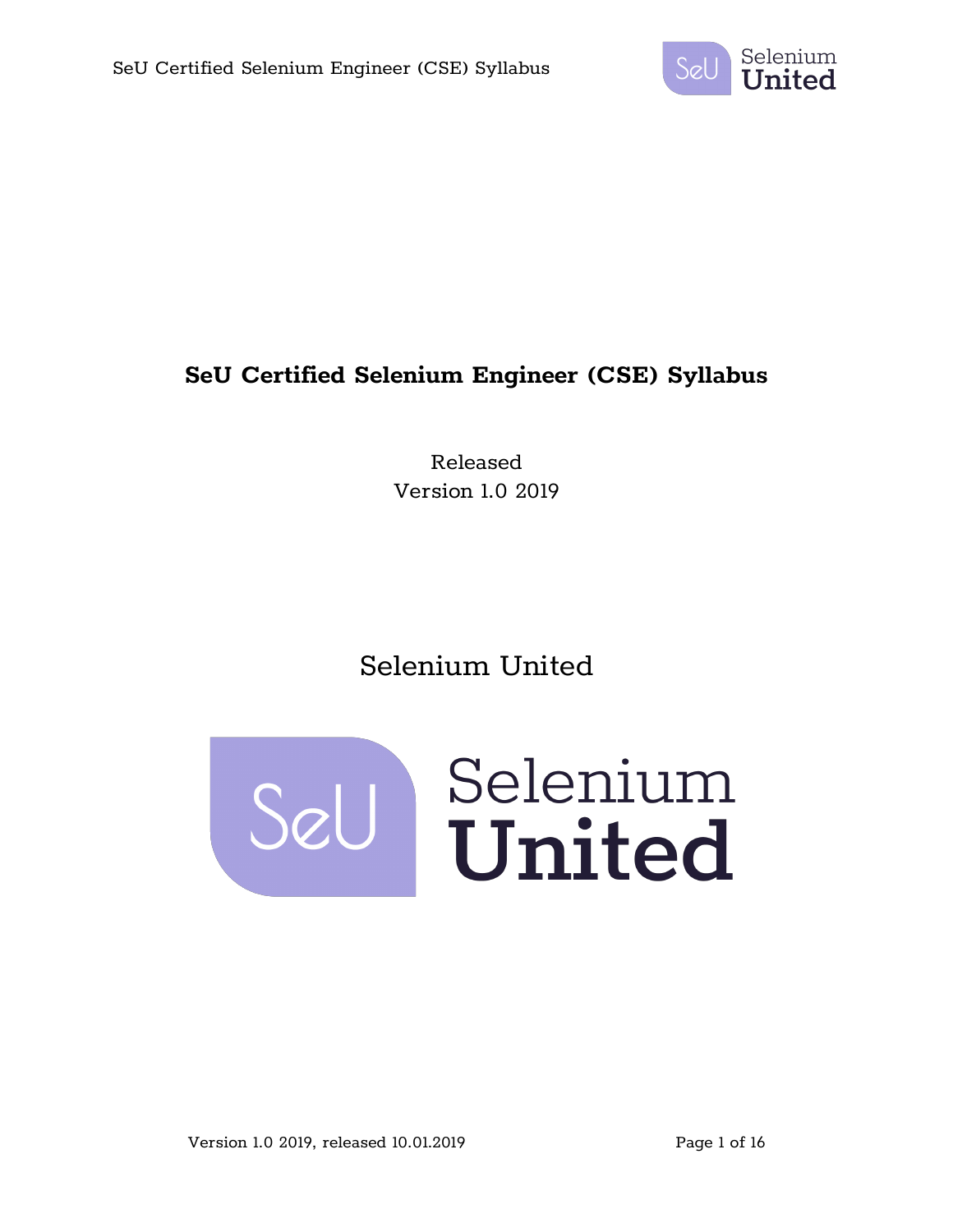

## Copyright Notice

This document may be copied in its entirety, or extracts made, if the source is acknowledged.

All Selenium United resources including this document are © of Selenium United (hereafter referred to as SeU).

The material authors and international contributing experts involved in the creation of the SeU resources hereby transfer the copyright to Selenium United (SeU). The material authors, international contributing experts and SeU have agreed to the following conditions of use:

- Any individual or training company may use this syllabus as the basis for a training course if SeU is acknowledged as the source and copyright owners of the syllabus only after they have been officially recognized by SeU. More regarding recognition is available via: https://www.seleniumunited.com/recognition
- Any individual or group of individuals may use this syllabus as the basis for articles, books, or other derivative writings if SeU is acknowledged as the source and copyright owners of the syllabus.

### Thank you to the main collaborators

• Rahul Verma, Vipul Kocher, Chandra Mouli Maddala and Jayapradeep Jiothis

### Revision History

| Version      | Date        | Remarks                     |
|--------------|-------------|-----------------------------|
| SeU 2018     | August 2018 | First official release      |
| SeU 1.0 2019 | Jan 2019    | <b>Tech-Neutral Version</b> |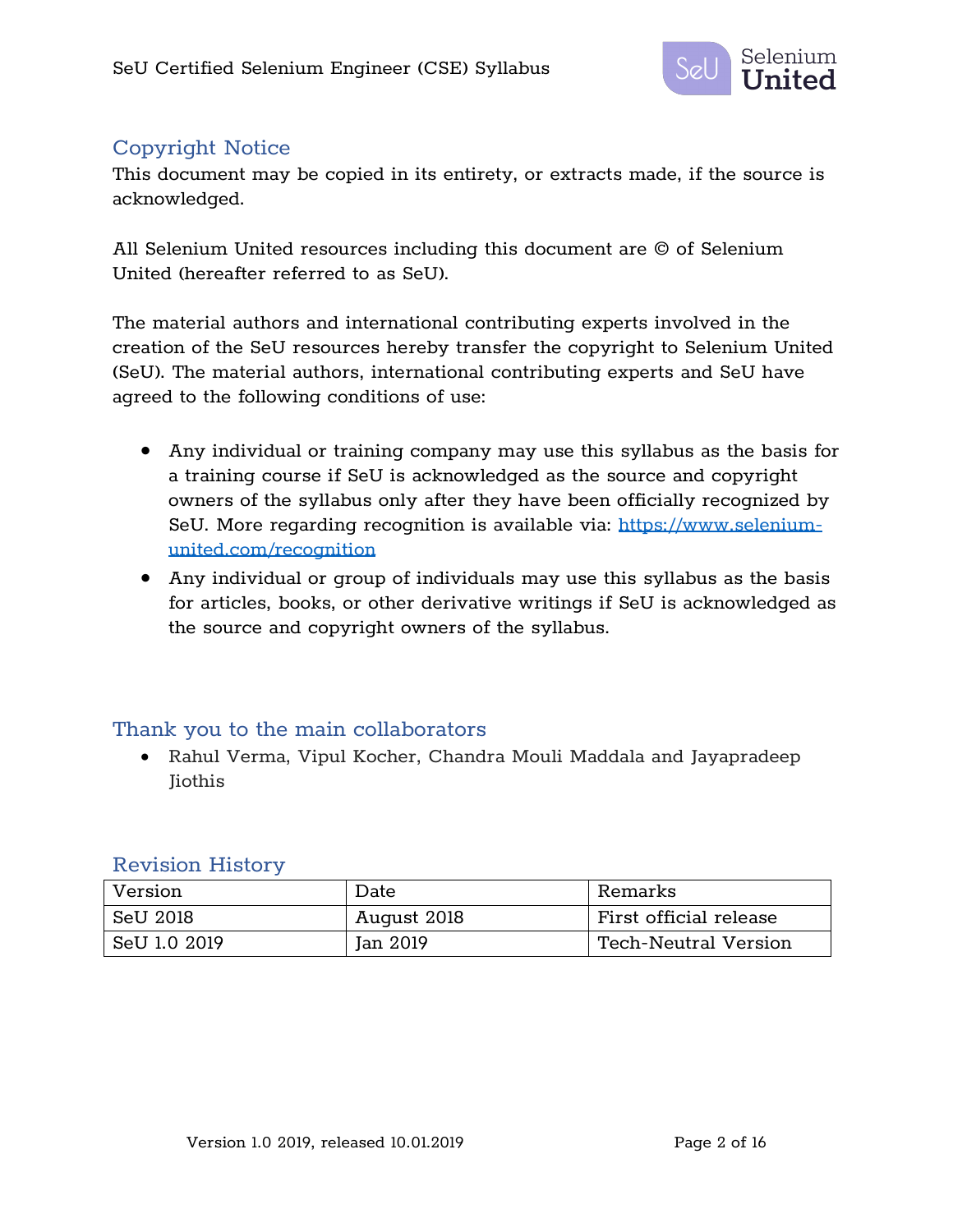

## Table of Contents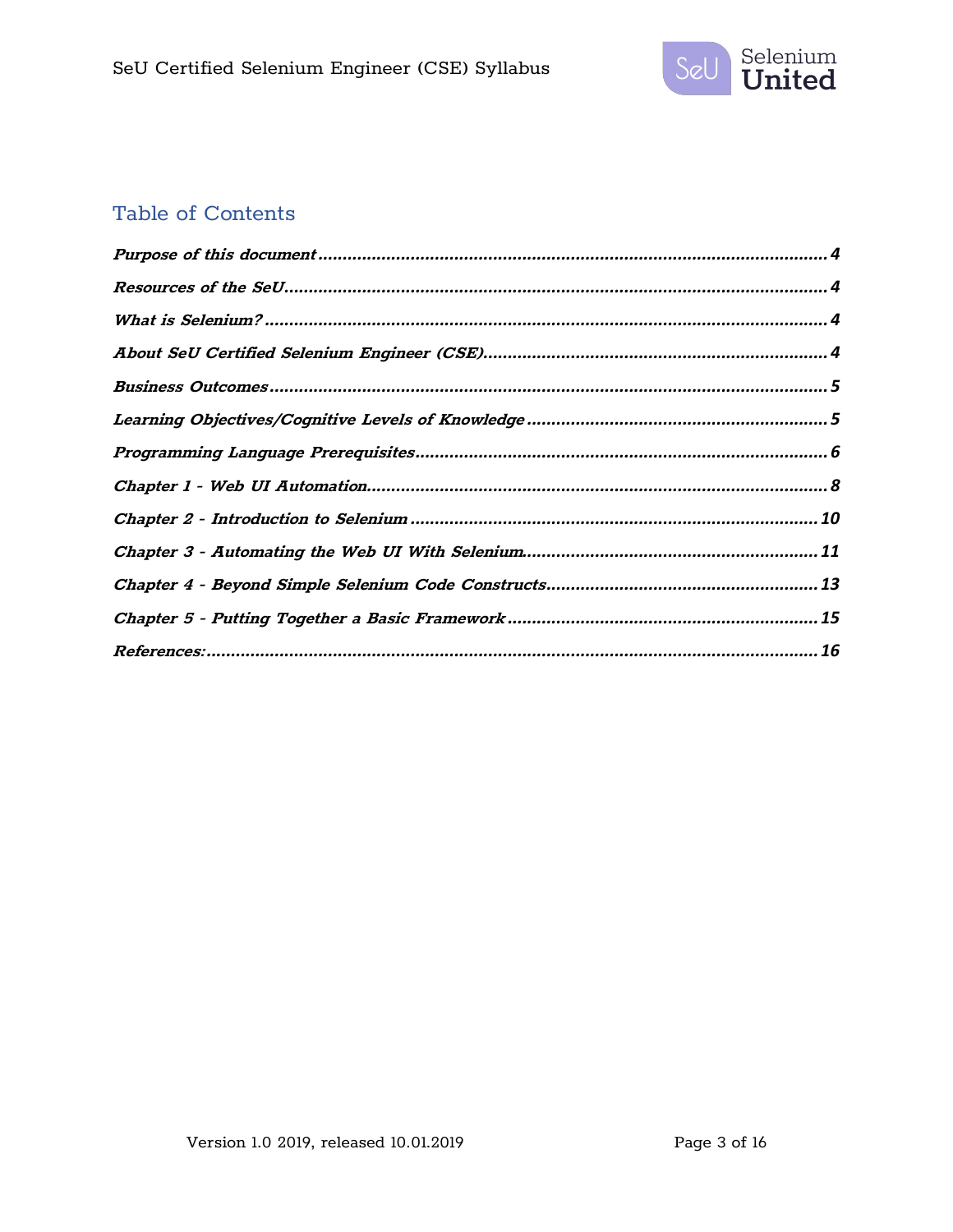

### Purpose of this document

This syllabus forms the basis of Selenium Untied in regards to its Certified Selenium Engineer (CSE) certification. This document defines what you need to know in order to pass the certification test for Certified Selenium Engineer (CSE), and is copyright of Selenium United. The certification test will only cover concepts and knowledge that are described in this document.

### Resources of the SeU

An overview of SeU resources as well as all relevant information about the SeU certification and other types of SeU certifications is available on www.selenium-united.com – the official website of Selenium United. The information on www.selenium-united.org includes:

- A complete list of recognized SeU training providers and available courses. Note that training is recommended but not required in order to take the SeU CSE certification exam.
- SeU Syllabus (this document) for download.
- A complete sample exam set of 40 SeU CSE questions with answers for training purposes.
- We aim to have the documents available in further languages as soon as possible. For currently available language versions, please check www.selenium-united.com

## What is Selenium?

Selenium is a suite of different tools meant for browser automation. With its comprehensive library for testing web applications, it has become the most sought-after tool by software testers. With support for all of the widely used browsers, it has also grown beyond just being another software testing library. It is the backbone of countless browser automation tools, APIs and frameworks. The WebDriver interface introduced by Selenium WebDriver is recommended to become a W3C standard, which would further increase its importance in the space of test automation.

## About SeU Certified Selenium Engineer (CSE)

SeU Certified Selenium Engineer (CSE) is a practitioner level course for testers involved in web test automation. The course covers Selenium as a browser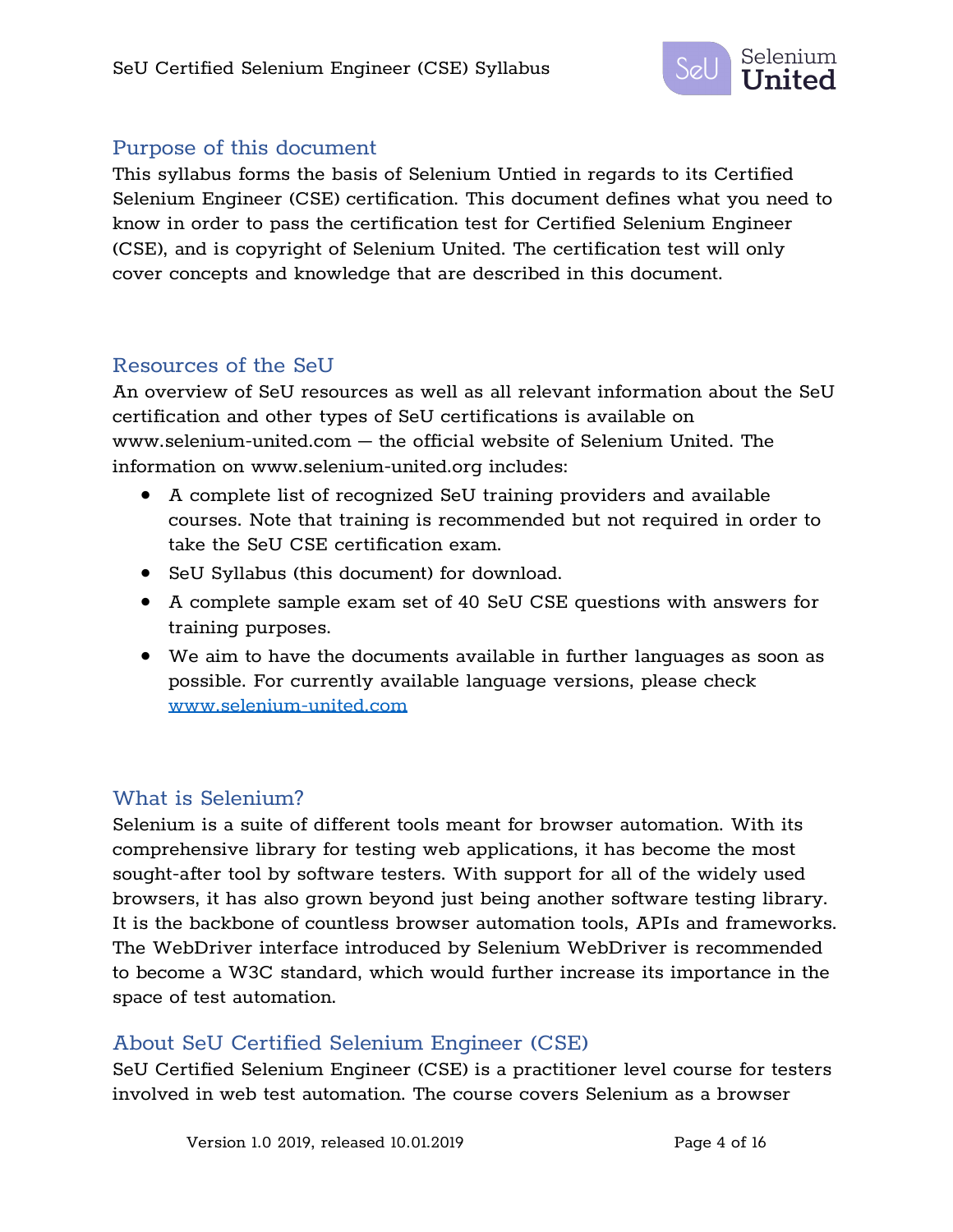

automation library from the ground up. Test automation constructs and design are kept to a minimum to better focus on code constructs that enable usage of Selenium in a properly designed manner. This design-focused course provides an un-diluted Selenium experience, focusing more on the critical Selenium concepts, which enables better real-life implementation in the participants' daily work.

## Business Outcomes

Business Outcomes (BOs)

| BO 1            | Adapt existing testing & test automation experience and knowledge |
|-----------------|-------------------------------------------------------------------|
|                 | to develop automated tests for web applications using Selenium.   |
| BO <sub>2</sub> | Use Selenium to create automation tests for Web Applications.     |
| BO <sub>3</sub> | Debug Selenium-based automated tests for correct functionality.   |

## Learning Objectives/Cognitive Levels of Knowledge

Learning objectives (LOs) are brief statements that describe what you are expected to know after studying each chapter. The LOs are defined as follows:

- K1: Remember
- K2: Understand
- K3: Apply

Following table lists the main LOs for the SeU CSE certification:

| LO1             | Understand the importance of browser coverage and distinguish       |
|-----------------|---------------------------------------------------------------------|
|                 | among various options for testing UI of web applications. (K2)      |
| LO <sub>2</sub> | Understand the relationship of Web UI with the underlying HTML,     |
|                 | JavaScript and CSS with DOM Inspection. (K2)                        |
| LO <sub>3</sub> | Recall the history of Selenium and various tools in its suite along |
|                 | with their purpose. (K1)                                            |
| LO4             | Understand the Selenium Architecture in terms of Language           |
|                 | Bindings, Communication Protocols and Drivers. (K2)                 |
| LO5             | Recognize the purpose and API of Web UI Automation at Browser,      |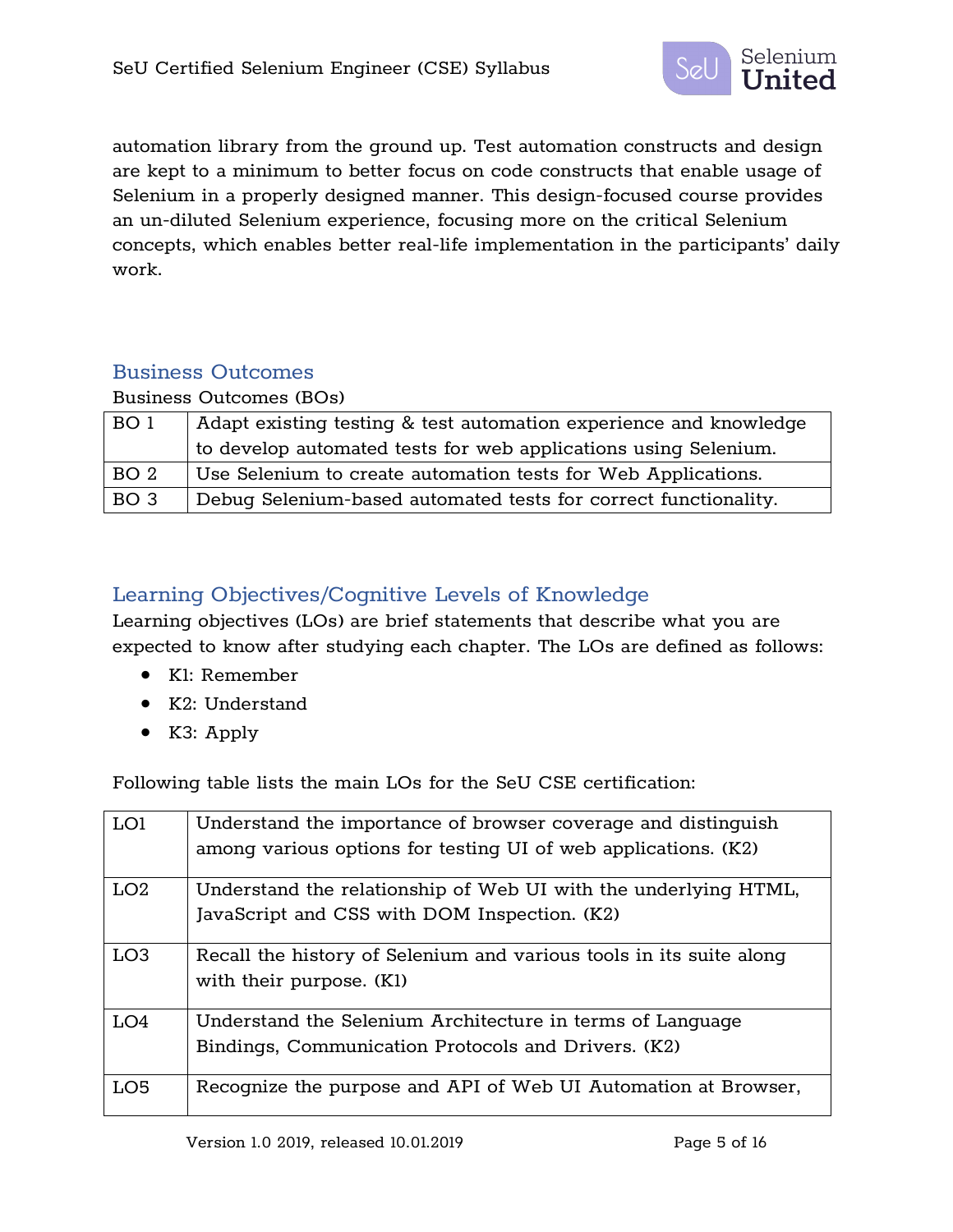

|                 | Page and Element levels. (K2)                                               |
|-----------------|-----------------------------------------------------------------------------|
| LO6             | Understand and Explain the purpose of test automation engine                |
|                 | constructs for defining tests, fixtures and assertions. (K3)                |
| LO7             | Apply different identification strategies for UI elements. (K3)             |
| LO <sub>8</sub> | Apply different inquiry and interaction strategies for UI elements.<br>(K3) |
| LO <sub>9</sub> | Apply various deeper Selenium automation constructs, which set the          |
|                 | basis for more advanced automation. (K3)                                    |
| LO10            | Automate end-to-end user scenarios by using good coding practices           |
|                 | and Object-Oriented principles for placing Selenium code across             |
|                 | different classes and methods. (K3)                                         |
| LO11            | Troubleshoot and describe scope of improvement for automation               |
|                 | implementation depicted in short code samples. (K3)                         |

## Programming Language Prerequisites

The CSE workshop/content can be delivered in any programming language that has Selenium bindings available. As per the programming language chosen for delivery of a workshop, the facilitator would brief upon the relevant language concepts as and when they are used in the course. However, such concepts would only be referred to and not explained, unless a day is added to the workshop to account for this additional coverage.

Participants who are well versed with core programming concepts in the language used as the medium of delivery would be able to focus on the Selenium concepts in a much better manner, without diluting their attention to understand programming constructs.

The CSE exam would include code snippets relevant to the CSE syllabus. Currently CSE is available in Java and Python.

Participants are expected to have working knowledge of following concepts, for the programming language that they have chosen for CSE:

Version 1.0 2019, released 10.01.2019 Page 6 of 16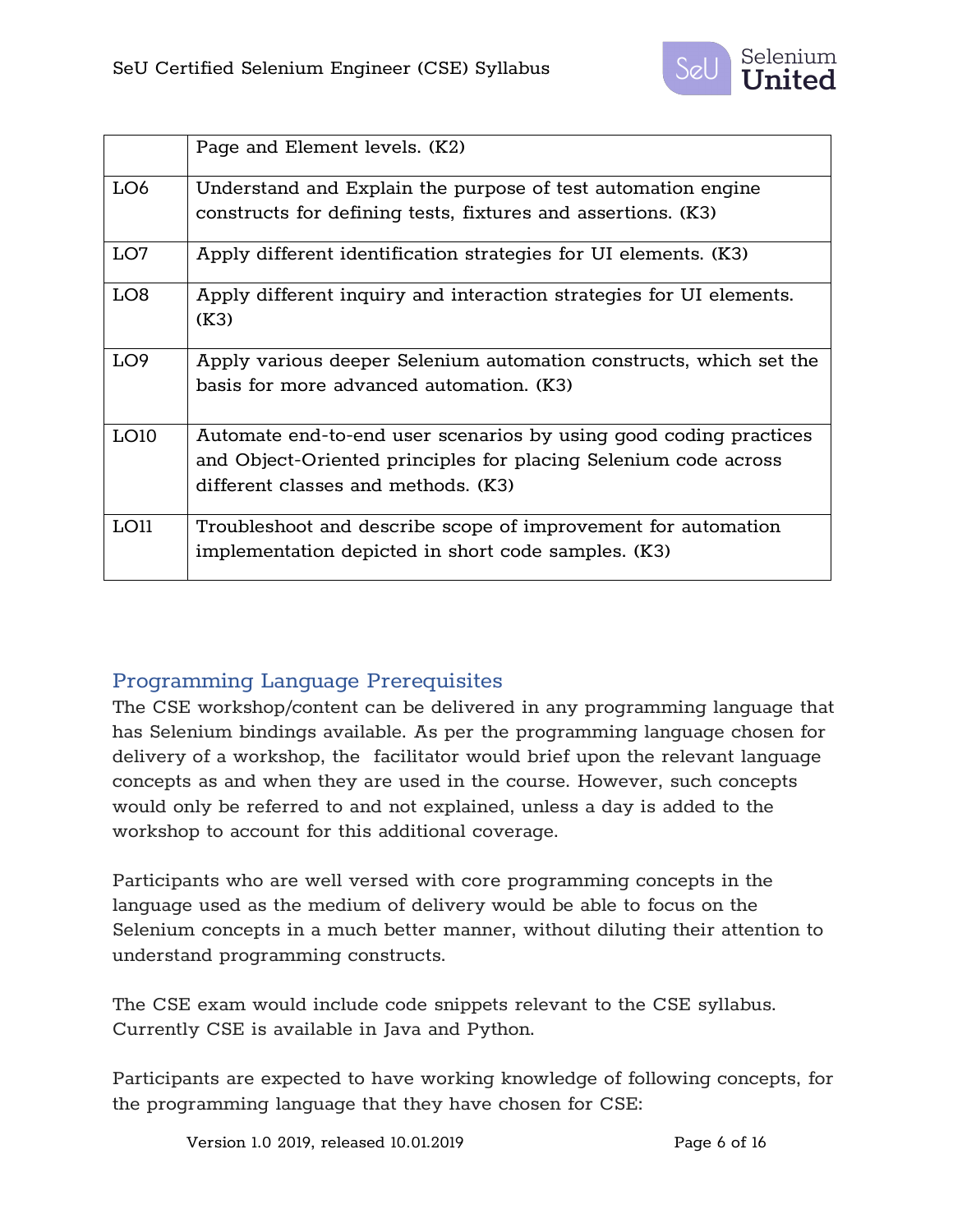

- Concept of "main"/execution entry point
- Compiling and running code
- Primitive data types, corresponding classes as supported by the language and user defined types using Classes
- Arrays
- Basic collections: List, Map/Dictionary, Set
- String formatting and manipulation
- Printing to STDOUT and STDERR
- Conditional control structures
- Looping Control structures
- Exception Handling and Exception hierarchy
- Encapsulation: Access modifiers and access methods
- Object Construction and Initialization
- Class versus Object level access: Methods and Variables
- Enumerations
- Creating Packages and Modules
- Inheritance and Polymorphism
- Abstract classes and abstract methods
- Object Composition
- Adding third-party dependencies (e.g. in Java one can add Jars as direct project configuration or via Maven)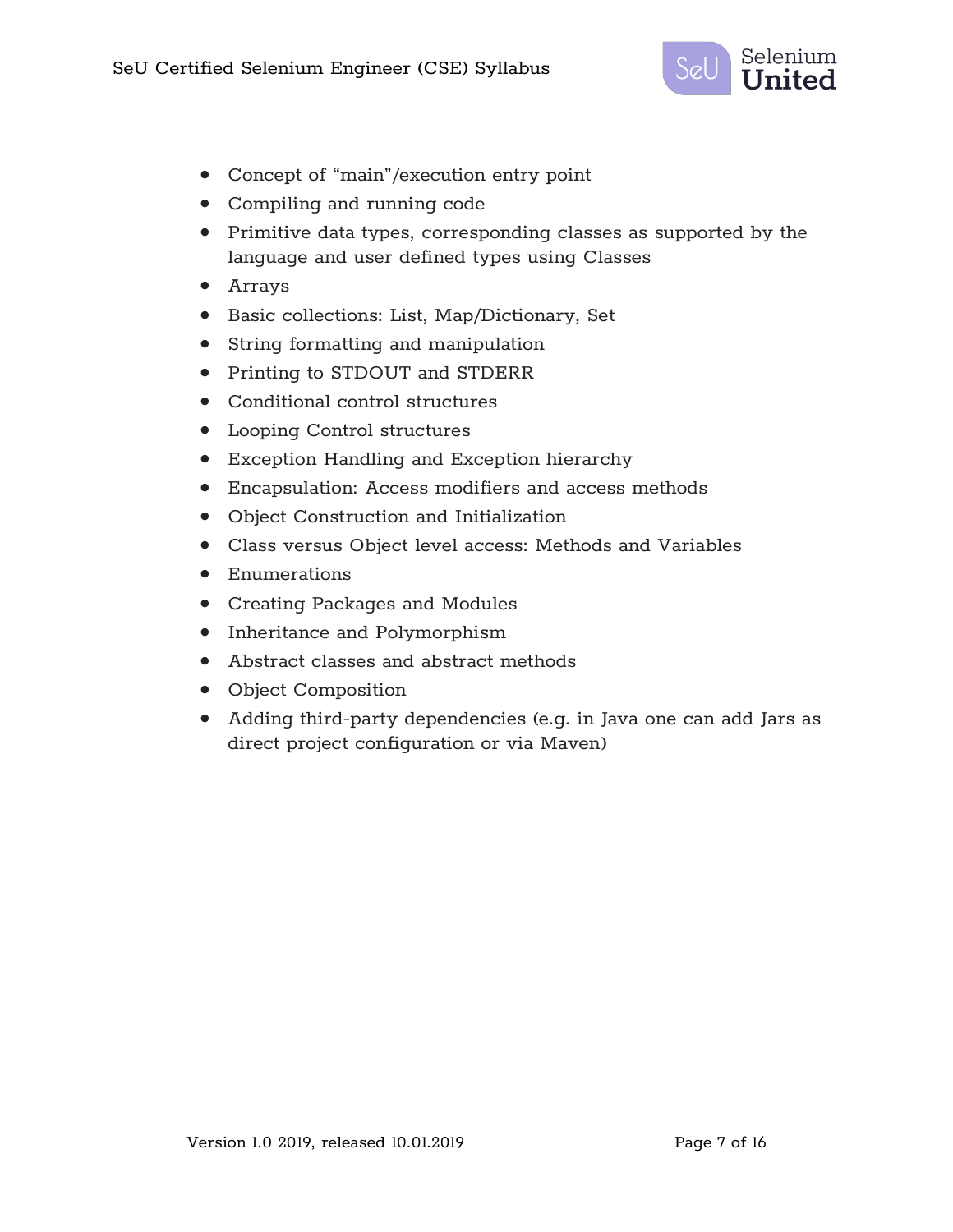

## Chapter 1 - Web UI Automation

| LO1             | Understand the importance of browser coverage and distinguish<br>among various options for testing UI of web applications. (K2) |
|-----------------|---------------------------------------------------------------------------------------------------------------------------------|
| LO <sub>2</sub> | Understand the relationship of Web UI with the underlying HTML,<br>JavaScript and CSS with DOM Inspection. (K2)                 |

#### **Summary:**

- Introduction
- UI Automation with Actual Browsers
- UI Automation with Actual Browsers with Screen Size Simulation
- Using Headless Browsers
- Web UI: User vs Browser point of view

#### **Background:**

Web applications need to be available to a variety of users using a variety of devices. Many of them employ fluid interfaces so that the applications are rendered differently for different browsers. The browsers themselves behave differently in certain situations as they have different canvas sizes and underlying technology.

This makes Browser coverage an essential aspect in testing of web application UI whether it is done by a human or a piece of code. A Selenium test automation engineer must understand how to use Selenium to automate different browsers along with different options to mimic a browser. For speed and efficiency purpose, using a headless browser in automation is another option the engineer must be aware of.

The browsers render UI controls that are represented in HTML to load them into a DOM (Document Object Model) object and visually depict them in their canvas, using browser defaults and style overrides in CSS. JavaScript is used for customized event handling, sending AJAX requests to the server and DOM manipulation. A test automation engineer must be able to associate what is seen on the screen to its definition in HTML/DOM by using DOM inspection. This information is used as input to the test automation code for identification and interaction with such elements.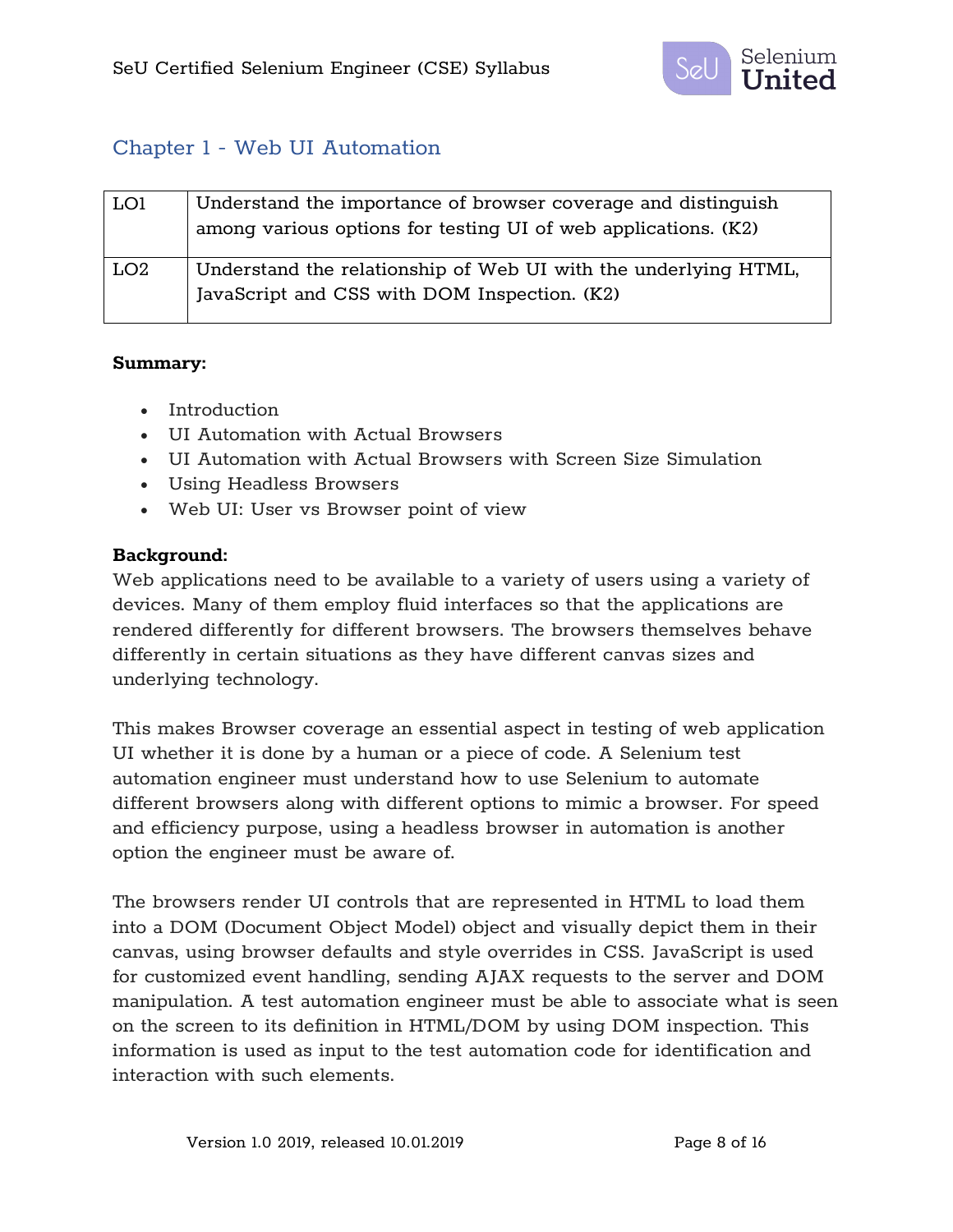

Web applications have different types of UI elements which support different types of actions that a user can take e.g. a user can click a button, enter text in a text box, select an option from a drop-down list, etc. A user can also visually verify the state of a particular UI element, for example whether it is enabled, what text it contains, etc. A test automation engineer should be able to make all such inquiries and take all types of actions in an automated test.

A Test Automation Engineer must also be aware of CSS styling, and in which parts of HTML it can be specified. This is also true for JavaScript, which is the primary client-side scripting language used by modern web applications.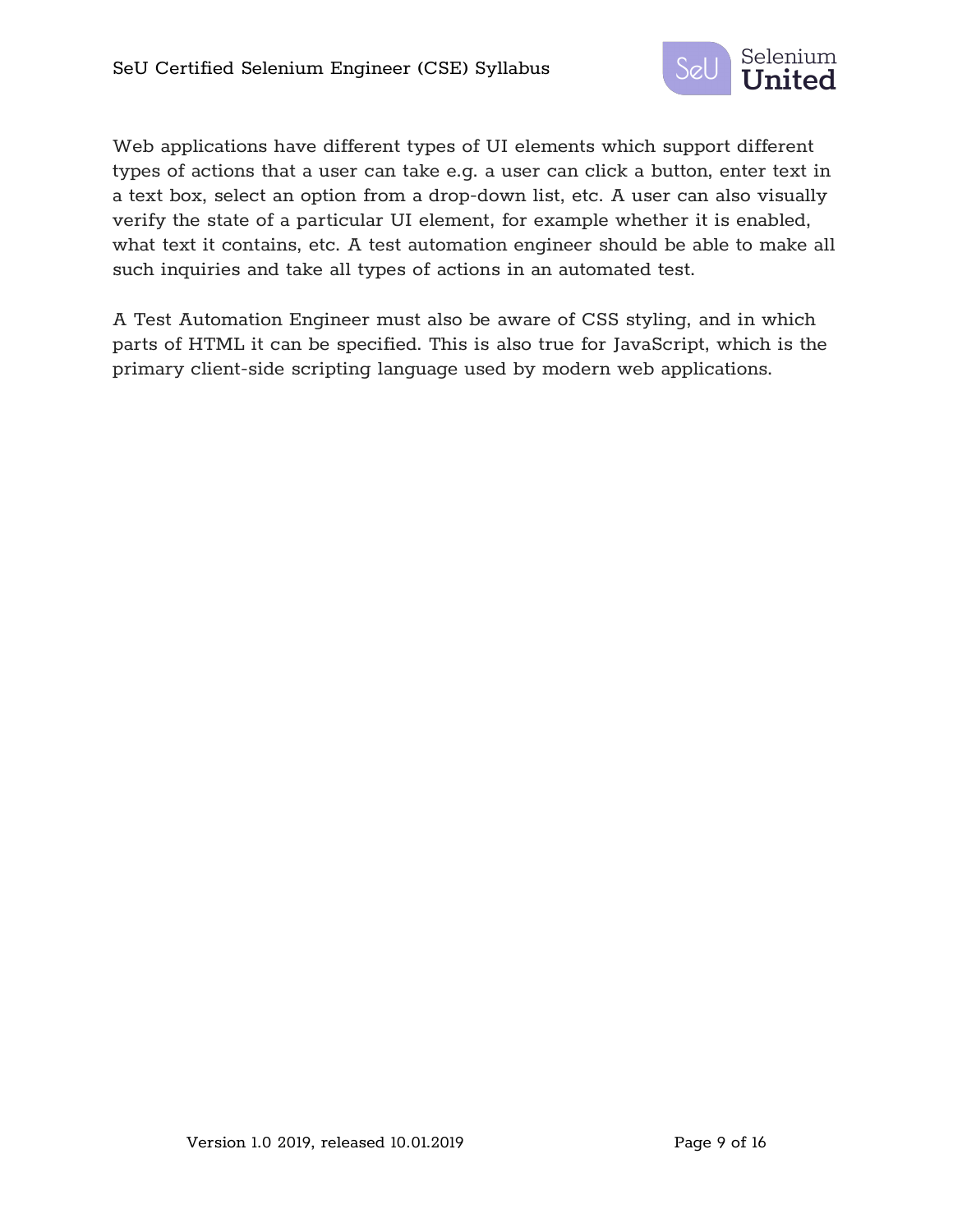

## Chapter 2 - Introduction to Selenium

| LO <sub>3</sub> | Recall the History of Selenium and various tools in its suite along<br>with their purpose. (K1)                  |
|-----------------|------------------------------------------------------------------------------------------------------------------|
| LO4             | Understand the Selenium Architecture in terms of Language<br>Bindings, Communication Protocols and Drivers. (K2) |

#### **Summary:**

- History
- Power of Selenium
- Selenium Suite
- Simplified Selenium Architecture

#### **Background:**

With its beginning at ThoughtWorks and later contributions by various stalwarts from the community, Selenium has come to the forefront of Web UI automation. The Selenium WebDriver API, touted to become a W3C standard, is used by various non-Selenium tools like Appium, to provide the interface to their underlying implementation.

It is good to know the history of Selenium and to keep up with its development road map so that a test automation engineer knows when and why certain features were introduced and where the future of Selenium and related tooling is headed.

Selenium enables multiple language bindings because of architecture that separates the responsibilities among language-specific client bindings and a browser-specific driver component that employs JSON Wire protocol. Understanding this architecture helps a test automation engineer know which components provide which facilities.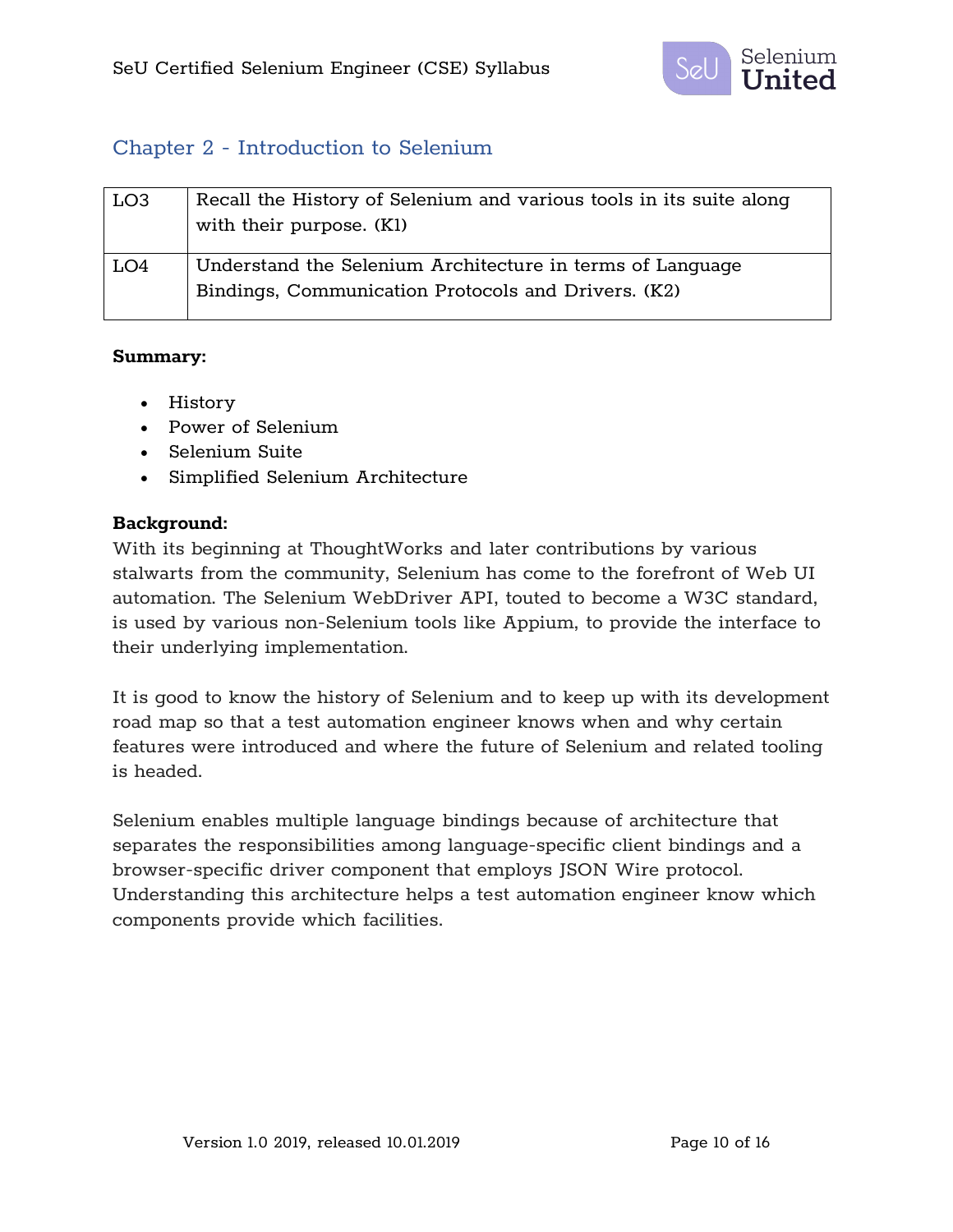

## Chapter 3 - Automating the Web UI With Selenium

| LO <sub>5</sub> | Recognize the purpose and API of Web UI Automation at Browser,<br>Page, Element levels. (K2)                                 |
|-----------------|------------------------------------------------------------------------------------------------------------------------------|
| LO <sub>6</sub> | Understand and Explain the purpose of test automation engine<br>constructs for defining tests, fixtures and assertions. (K3) |
| LO7             | Apply different identification strategies for UI elements. (K3)                                                              |
| LO <sub>8</sub> | Apply different inquiry and interaction strategies for UI elements.<br>(K3)                                                  |

#### **Summary:**

- Introduction
- Browser Level Automation
	- Launching/closing different browsers
	- Navigation
	- Inquire window and URL information
- Page Level Automation
	- Inquire page level information
	- Element Identification in depth
		- ID
		- Name
		- Class Name
		- Link Text
		- Partial Link Text
		- CSS Selectors coverage of different variants
		- XPath coverage of different variants
- Element Level Automation
	- State inquiry
	- Basic Actions

### **Background:**

For Web UI Automation, you need automation API at 3 levels:

- 1. Browser Level These actions do not depend on a particular web page and are provided by interface in Selenium.
- 2. Page Level These actions depend on the current page loaded in the browser and are also provided by the WebDriver object.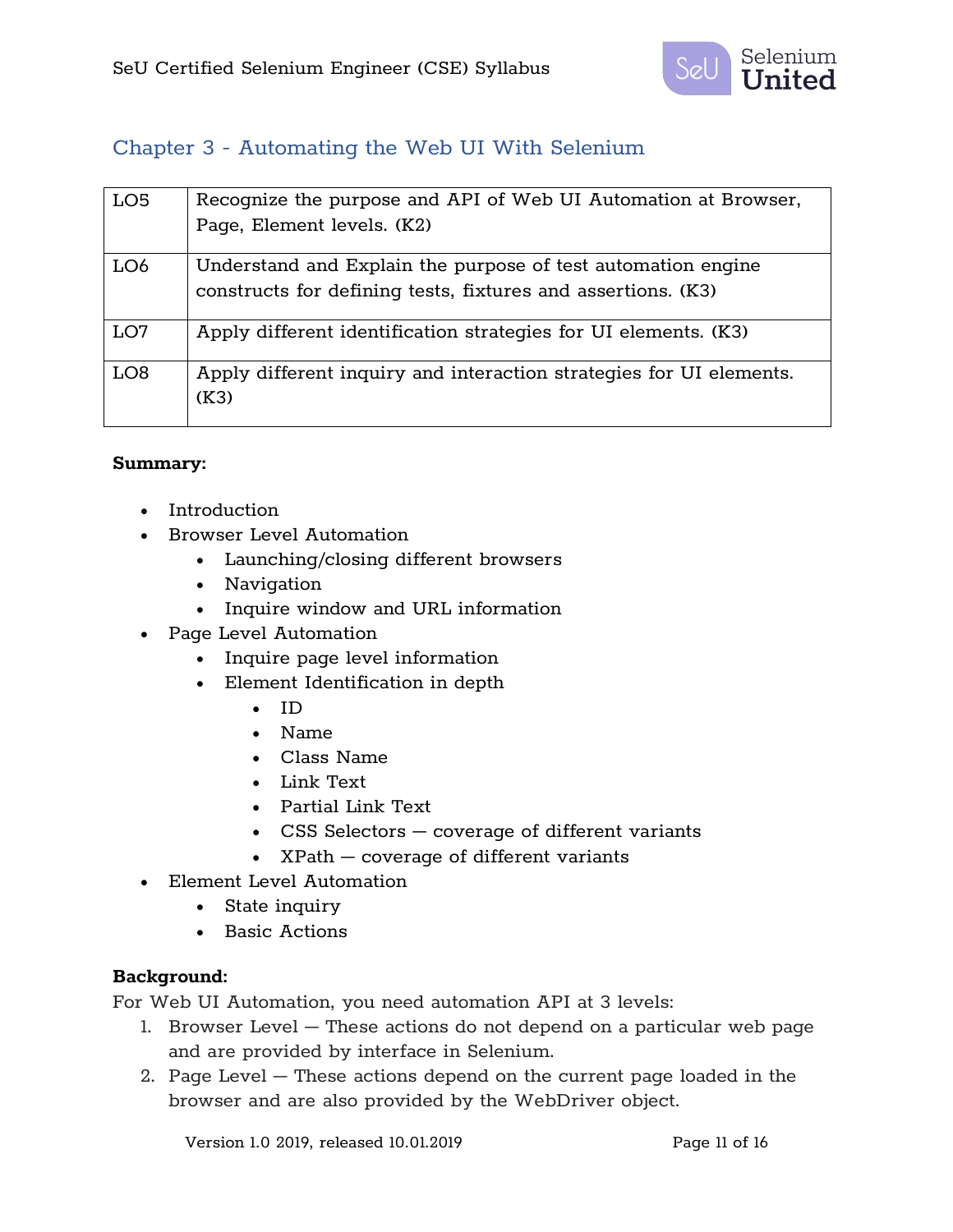

3. UI Element level – These actions are related to a particular UI element. These are mostly provided by WebElement object.

A test automation engineer must know which actions Selenium supports via its API across these levels. The engineer is not expected to remember all the API. However, the engineer must be equipped to refer the Selenium API and recognize the purpose of different API calls and should be able to use them while writing a test automation code.

In the process, the engineer should know how to use a test automation engine to utilize different standard features such as test representation, test fixtures, assertions, to use along with the Selenium code in order to write an automated test. For example, in the Java world one could use TestNG or JUnit and learn how to use the corresponding annotations, constructs and run strategies effectively.

For the identification of elements, Selenium supports various locator strategies via its By object:

- By Name
- By ID
- By Class Name
- By Tag Name
- By Link Text and Partial Link Text
- By CSS Selector
- By XPath

A test automation engineer must know the purpose of each of these locator strategies. S/he should be able to choose the right locator strategy for a given situation. CSS Selectors and XPath are extremely powerful and provide multiple ways of defining a location strategy. The test automation engineer must understand CSS Selector and XPath in depth, as well as understand the flexibility and performance implications of different strategies.

Interactions with UI elements also need pre and post element inquiries to check whether an action can be taken and to verify whether an action has been successfully taken respectively.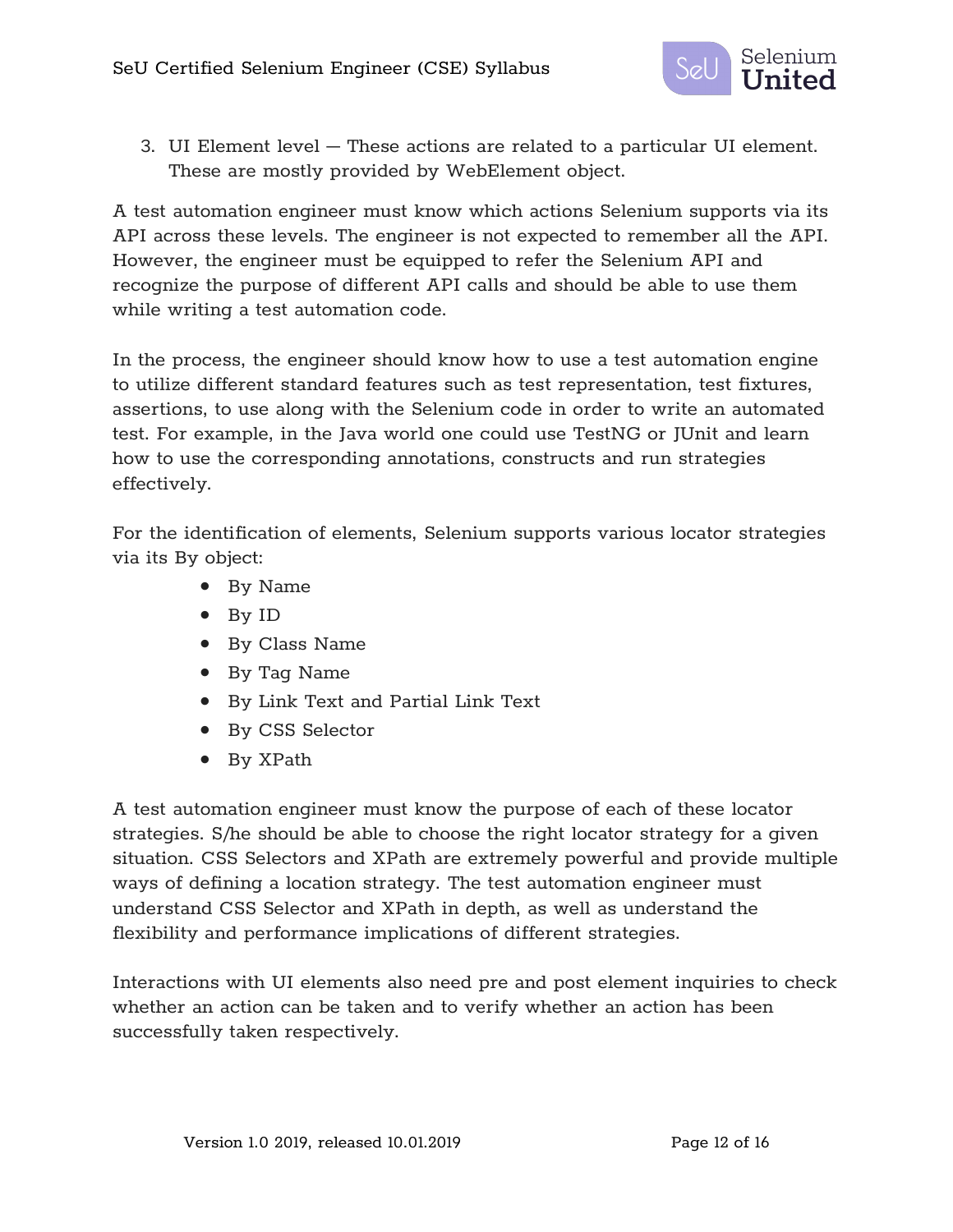

## Chapter 4 - Beyond Simple Selenium Code Constructs

| LO9 | $\mid$ Apply various deeper Selenium automation constructs, which set the |
|-----|---------------------------------------------------------------------------|
|     | basis for more advanced automation. (K3)                                  |
|     |                                                                           |

#### **Summary:**

- Better Waiting
- Handling Drop-down Lists
- Matching Multiple Elements
- Handling Nested Elements
- Uploading a File
- JavaScript Execution
- Handling Windows/Tabs
- Handling Alerts
- Handling Frames
- Taking Screenshots
- Action Chains
- Keyboard Actions
- Handling Cookies
- Headless Browsing

#### **Background:**

Because of network latency and other client-side operations, the web UI might not be in a state where a desired action can be taken. For example, one might want to click a button, however, that button has not yet been rendered, or the button is not yet clickable. An automated test, in practice, contains code to wait for such a desired state before taking an action. Such a wait is also necessary before an element can be identified to wait for page loading. Rather than using hard-coded, static waits, tests should use a polling-based wait mechanism (dynamic waits) provided by Selenium.

Selenium provides a Select object to enable higher-level API for drop-down lists.

There are situations in which one would need to identify multiple elements as per a locator strategy and act on them. There are other situations where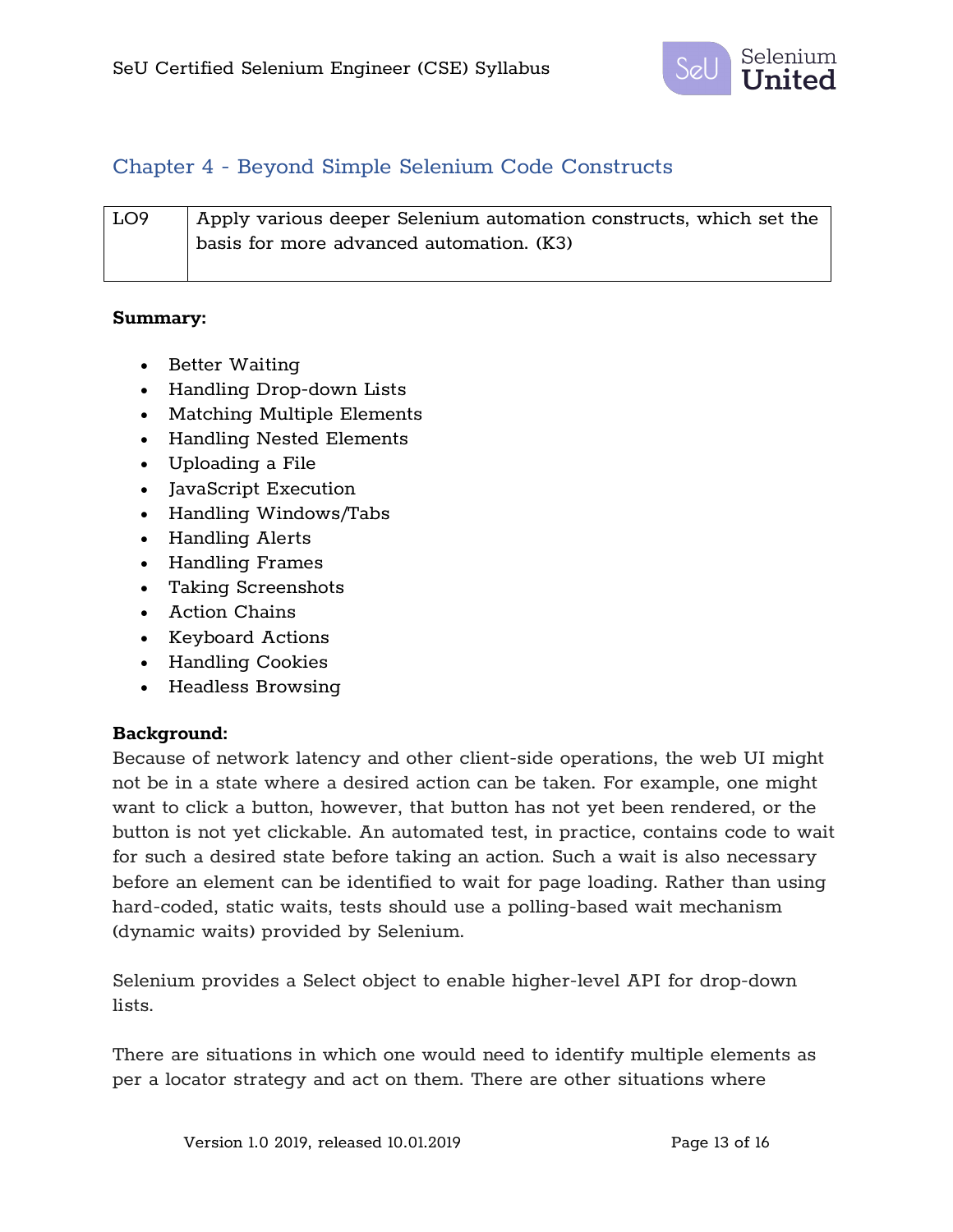

elements are found not from the root of DOM, rather as child elements within an element. Selenium supports automation of such scenarios.

Uploading a file is a pretty common feature in web applications and the automation code should be able to simulate this feature.

Selenium supports execution of raw JavaScript in the context of a browser. This is a very handy feature, using which a test automation engineer can inject any kind of custom JavaScript in the browser and execute it. One can also pass objects to such JavaScript from Selenium code as well as receive an object from the executed JavaScript.

Other facilities needed in automated tests are for handling windows/tabs, alerts and IFrames.

When a failure occurs, an automated test can take a screenshot of the contents of the browser so that this information assists in troubleshooting. Selenium supports taking such screenshots in different formats.

Some actions are chained together to represent a single action. For example, one could hover on a navigation bar, which in turn reveals a child sub-menu and one might click a sub-menu item. These can be simulated in Selenium by using an action chain. It is also used to simulate complex keyboard actions.

Usually, a web application manages its state as well as user preferences using Cookies. Selenium provides access to cookies and related actions can be implemented in automated test.

Selenium supports headless browsing if a given browser provides way to do so. Chrome and Firefox have a headless option. HtmlUnitDriver is a browser specially developed as a headless browser. This is a very handy feature that can be used by automation engineers to run a lot of browsers in parallel, with reduced resource usage per browser.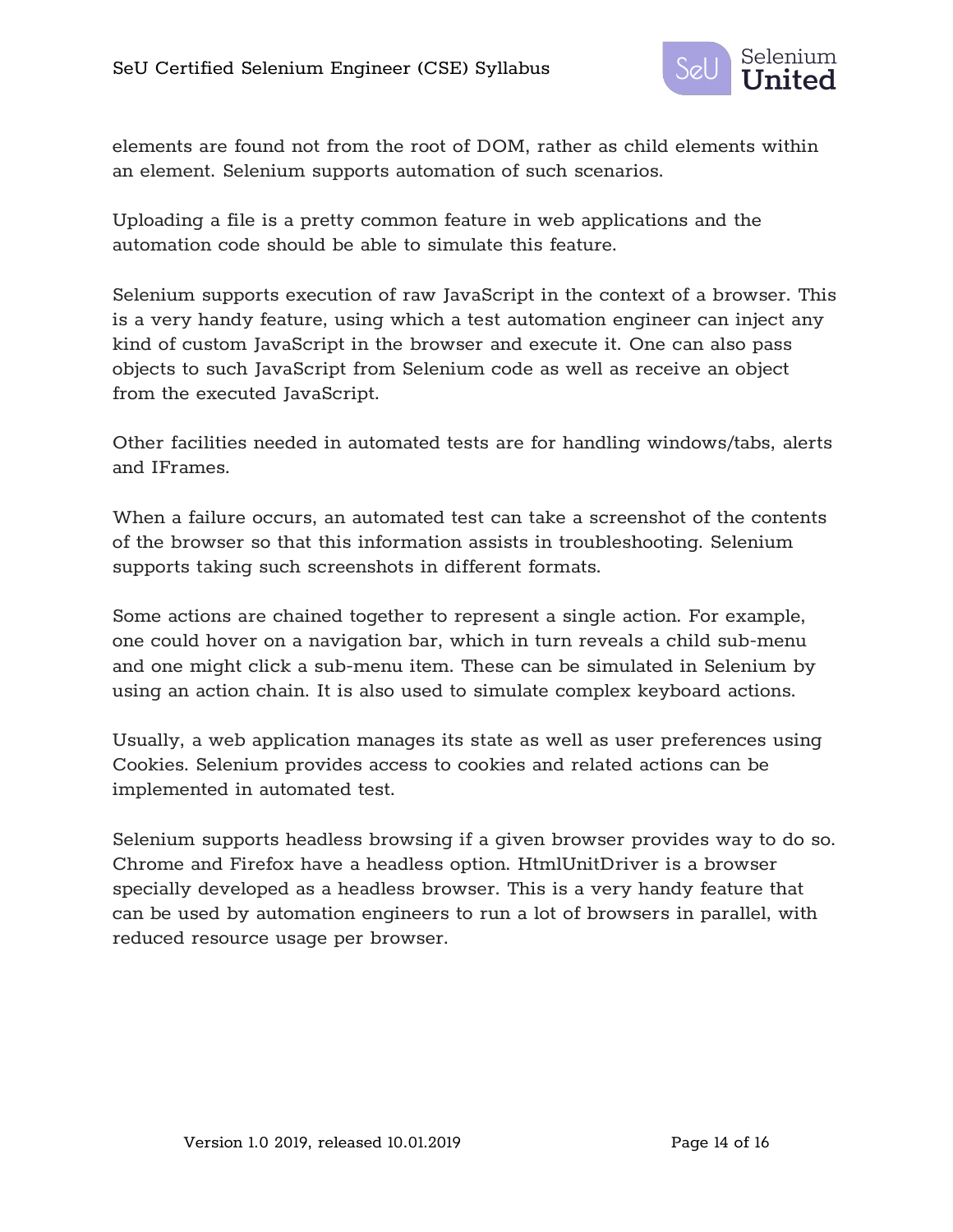

## Chapter 5 - Putting Together a Basic Framework

| LO10 | Automate end-to-end user scenarios by using good coding practices<br>and Object-Oriented principles for placing Selenium code across<br>different classes and methods. (K3) |
|------|-----------------------------------------------------------------------------------------------------------------------------------------------------------------------------|
| LO11 | Troubleshoot and describe scope of improvement for automation<br>implementation depicted in short code samples. (K3)                                                        |

### **Summary:**

- Long Exercise: Automating End To End Scenarios
- Refactoring the code to create and use a WebAutomator class which wraps construction and interactions with WebDriver
- Next Steps: (High Level Walkthrough and Demo)
	- Implementing Event Listener
	- Page Object Design Pattern
	- Using Page Factories and Pages as Loadable Components (available in some language bindings)
	- Selenium Grid

#### **Background:**

Without implementing good programming practices and design patterns, an automated code soon bloats with many duplicate instructions and difficult-tomaintain code. Coding inconsistencies also creep into the code as different engineers code in their own specific style.

There is value in putting all the commonly used facilities in a central framework, which is used to write tests. One can use the Object-Oriented principles to put together a basic framework very easily and continue to enhance its feature set as the project progresses.

Although it is not the direct subject area of this course, it is still important to understand that there are many measures, which a test automation engineer can take to put together a robust framework. So, one must know concepts of Page Object Model (POM), Event Listener, Selenium Grid etc. which can further enhance the features and robustness of a framework. Some language bindings also provide additional facilities like Page Factory and Loadable Component to support easy development of Page Object Model. These concepts are covered at